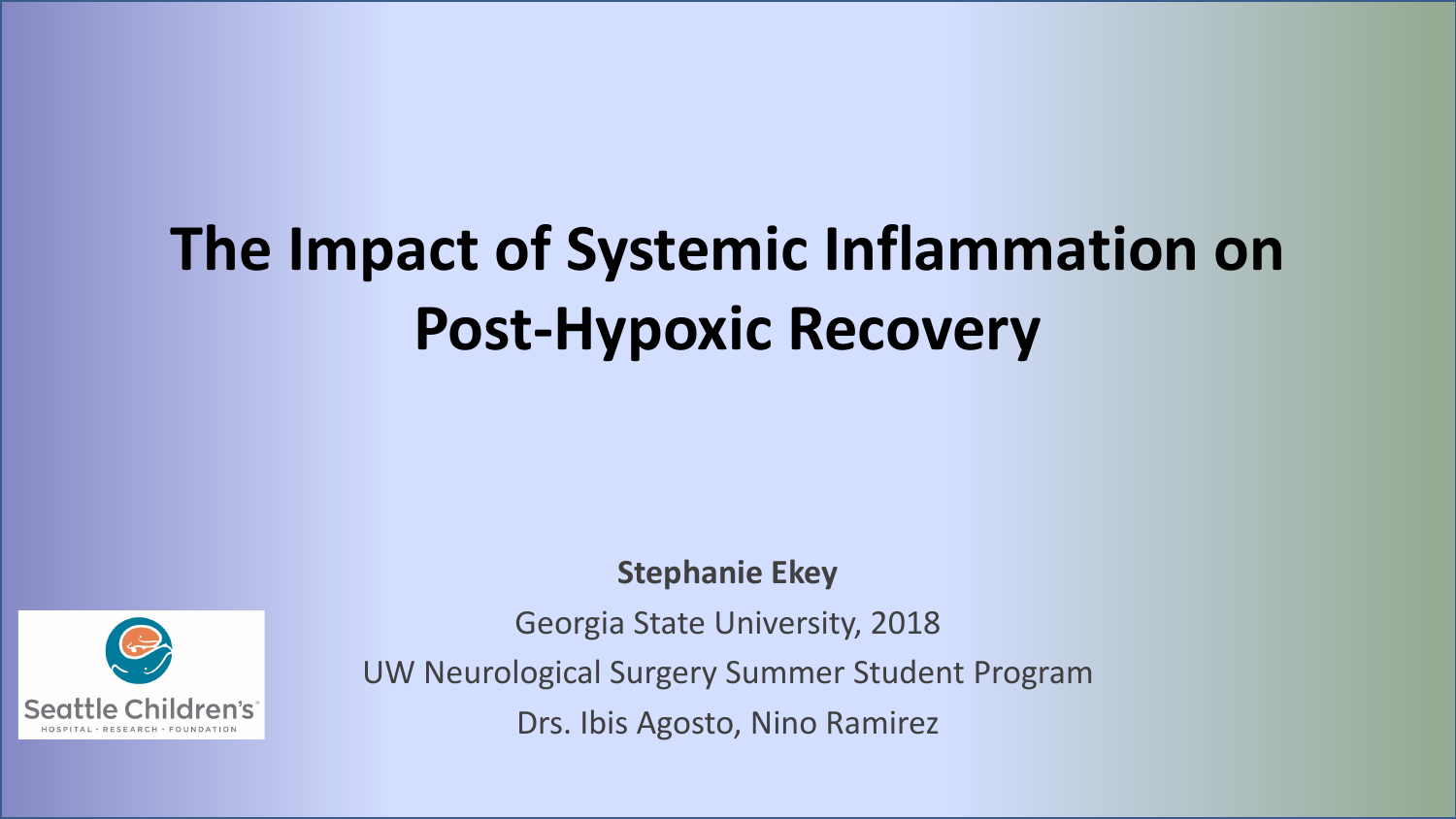#### **Background: Hypoxia**

- What do Sudden Infant Death Syndrome (SIDS), sleep apnea, and traumatic brain injury (TBI) have in common?
	- **Hypoxic insult** to the central nervous system (CNS) followed by reoxygenation
- *Reoxygenation* = Post-hypoxic recovery
	- Period after the hypoxic episode (10% O2) has ended and *normoxic* levels of gases are restored (21% O2)

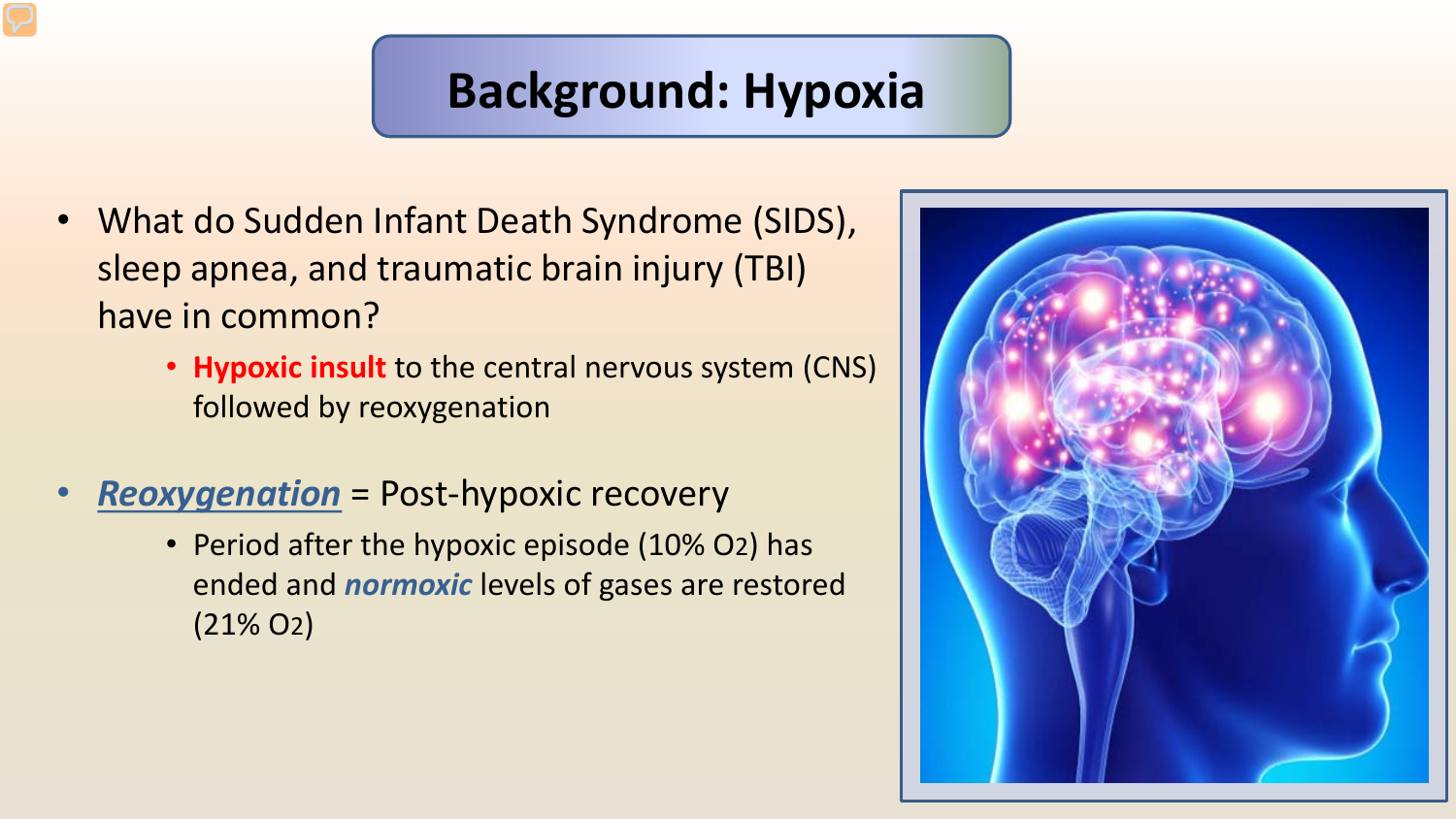

- CNS inflammation has been linked to **sleep apneas** and **SIDS** (Lorea-Hernández et al., 2016).
- Little is known on how inflammation affects the *post-hypoxic reoxygenation period*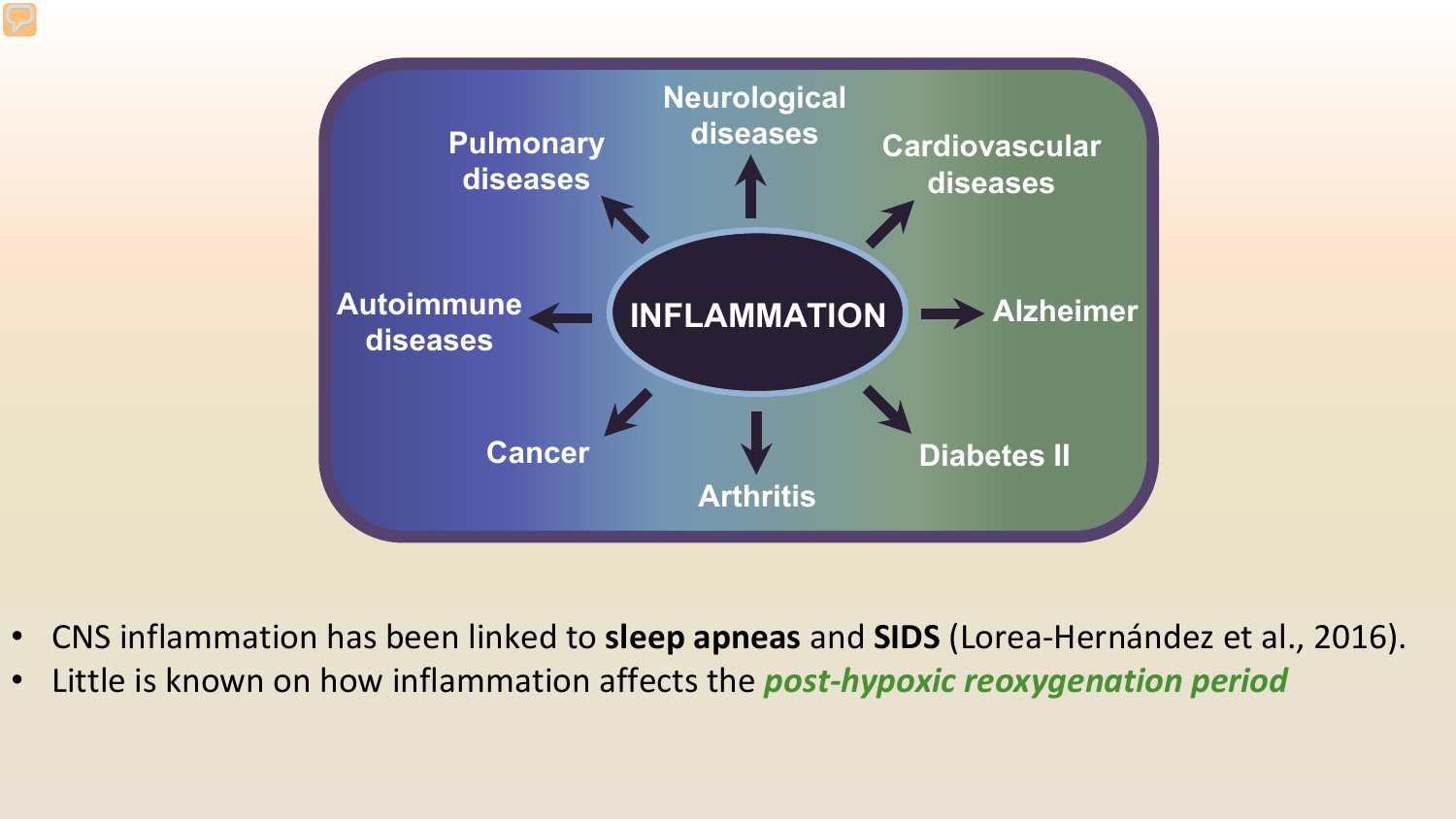#### **Methodology**

- CD1 mice at p6-p8
- **Intraperitoneal injection of LPS (3 hr)**
	- 15 μl lipopolysaccharide (LPS) (2 μg/μl) + 15 μl saline
	- $-30$  μl saline
- **Baseline whole-body plethysmography**
	- Measured *tidal volume* and *respiratory rate*
- **Intermittent Hypoxia (10% O2, 5 min x 3)**
	- Reoxygenation 10 min
- **Whole-body pleth**



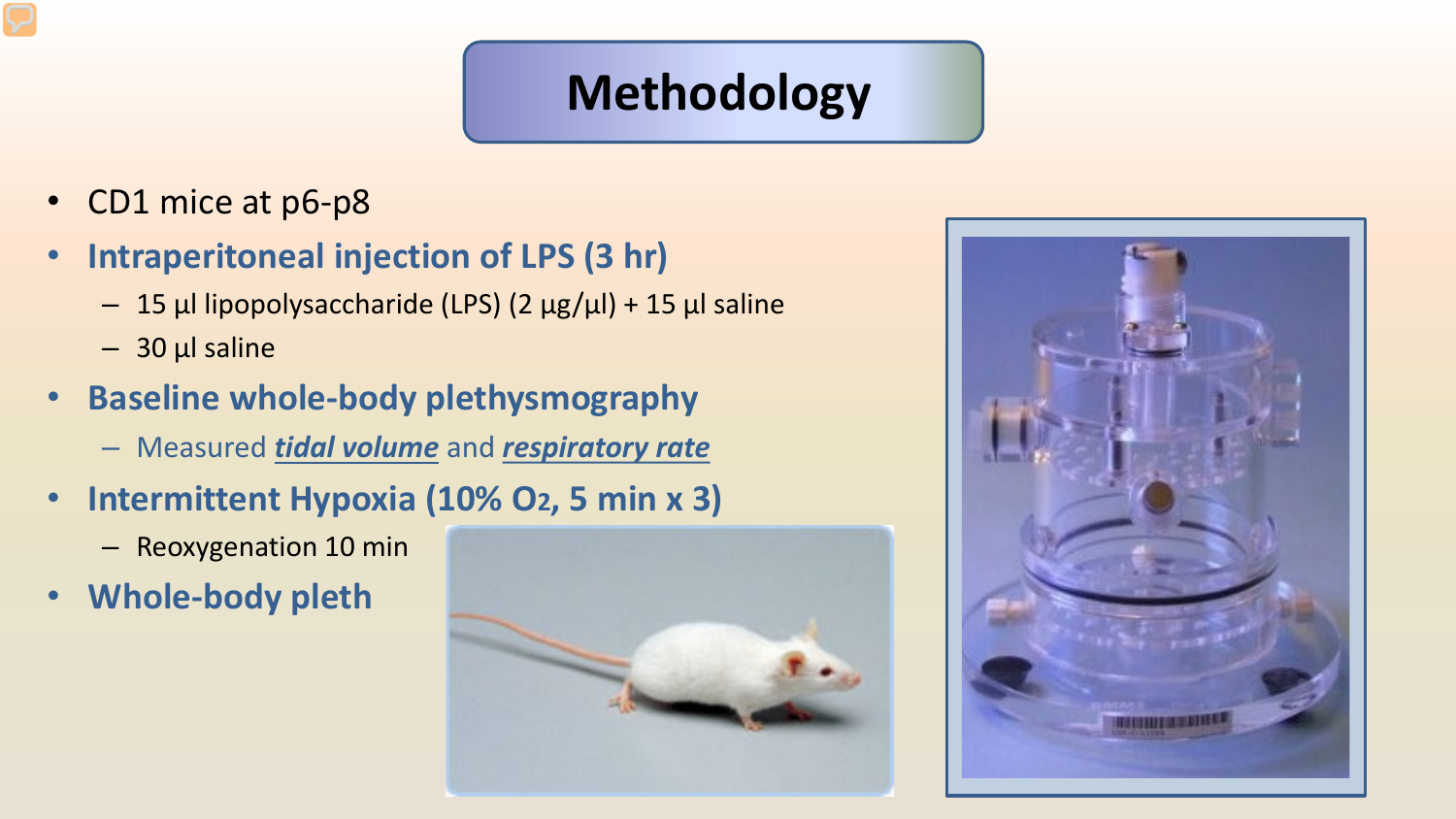#### **Intermittent Hypoxia Protocol**





**NX = Normoxia (Reoxygenation, 21% O2)**

**HX = Hypoxia (10% O2)**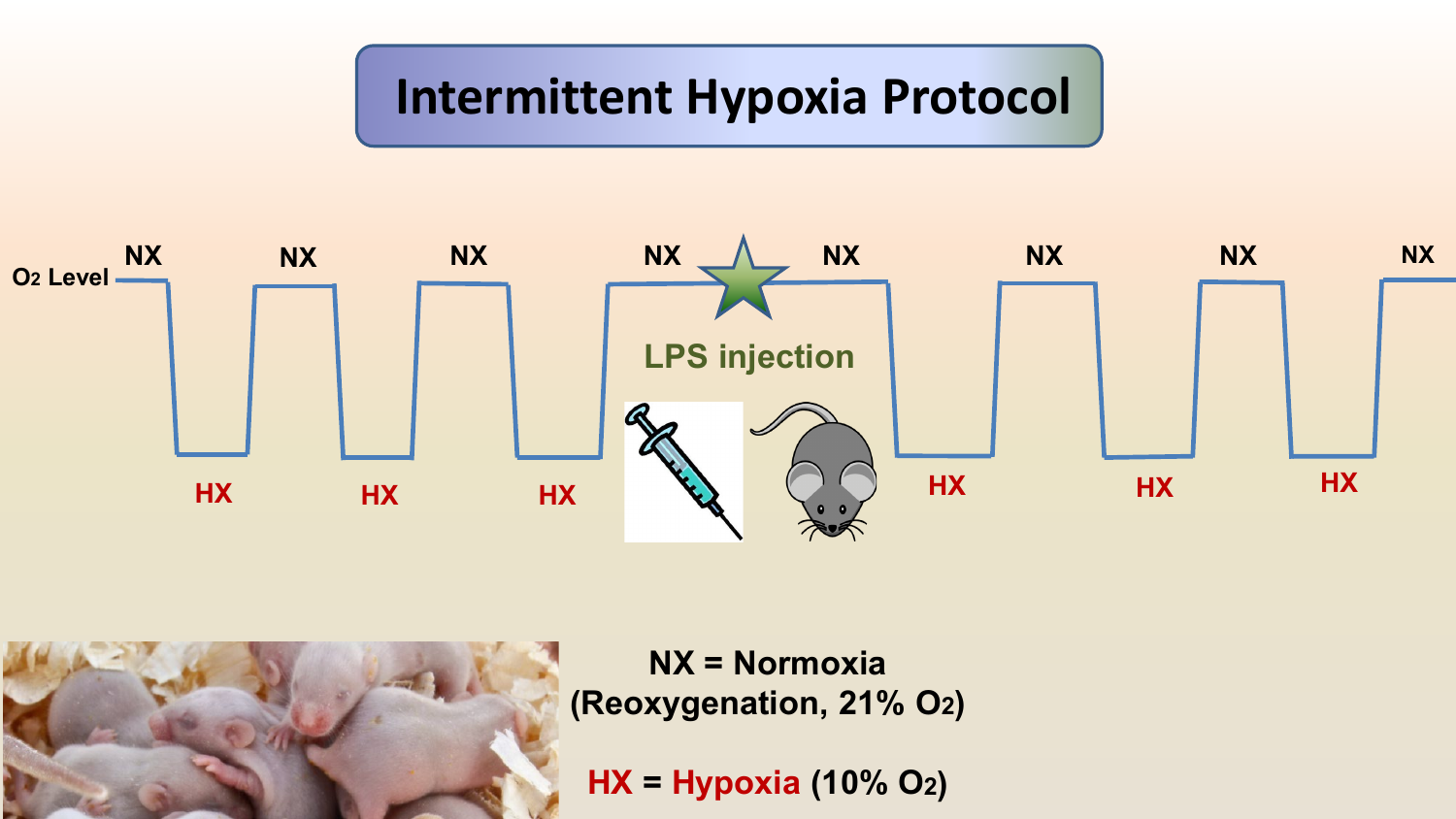## **Hypothesis**

- **Systemic inflammation induced by LPS will** *reduce* **an animal's ability to recover after intermittent hypoxia**
	- The average *respiratory rate* of animals during post-hypoxic recovery will *decrease* after LPS injection in comparison to no LPS
	- The average *tidal volume* during recovery from hypoxia will *decrease* after LPS injection in comparison to no LPS

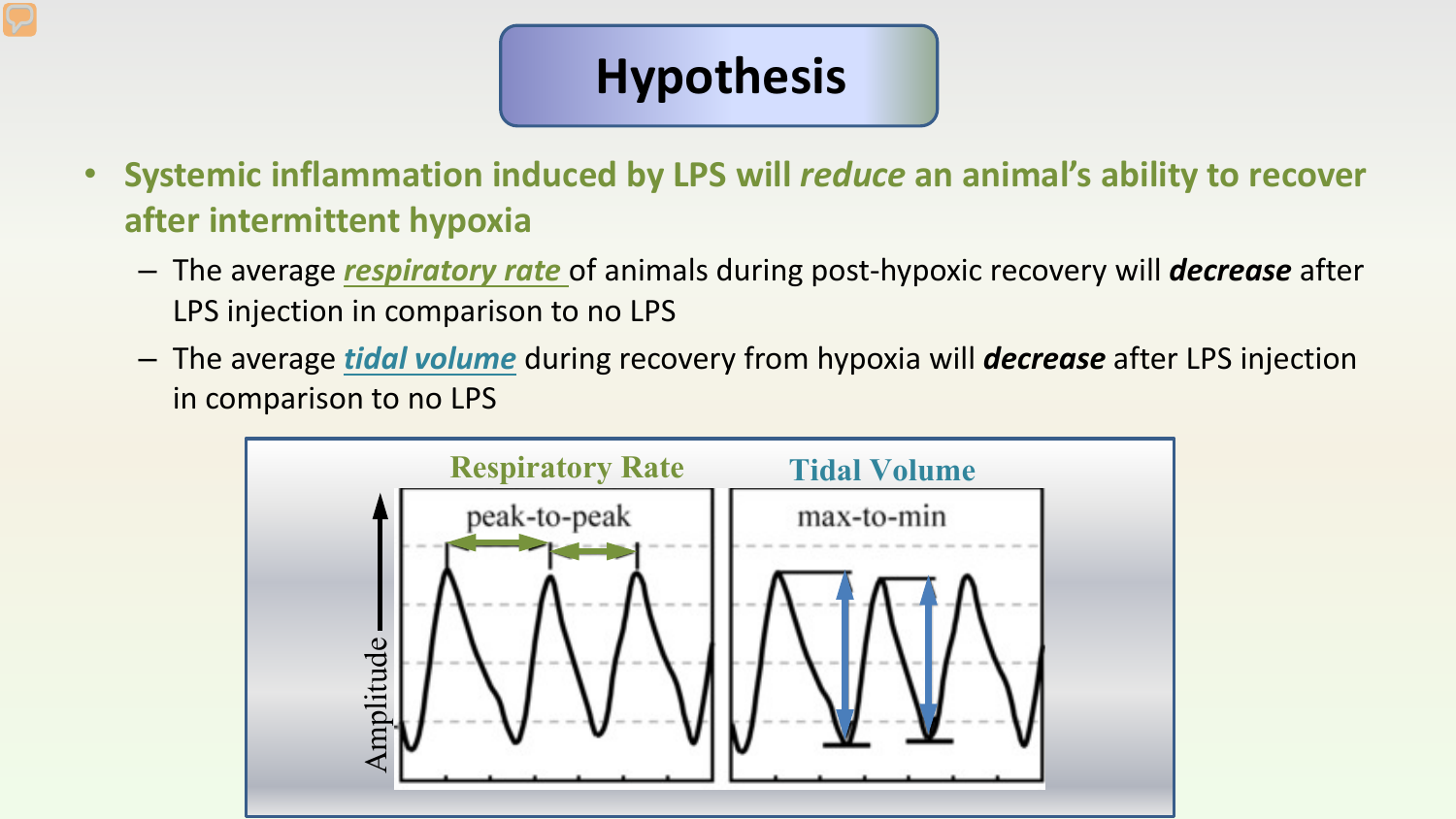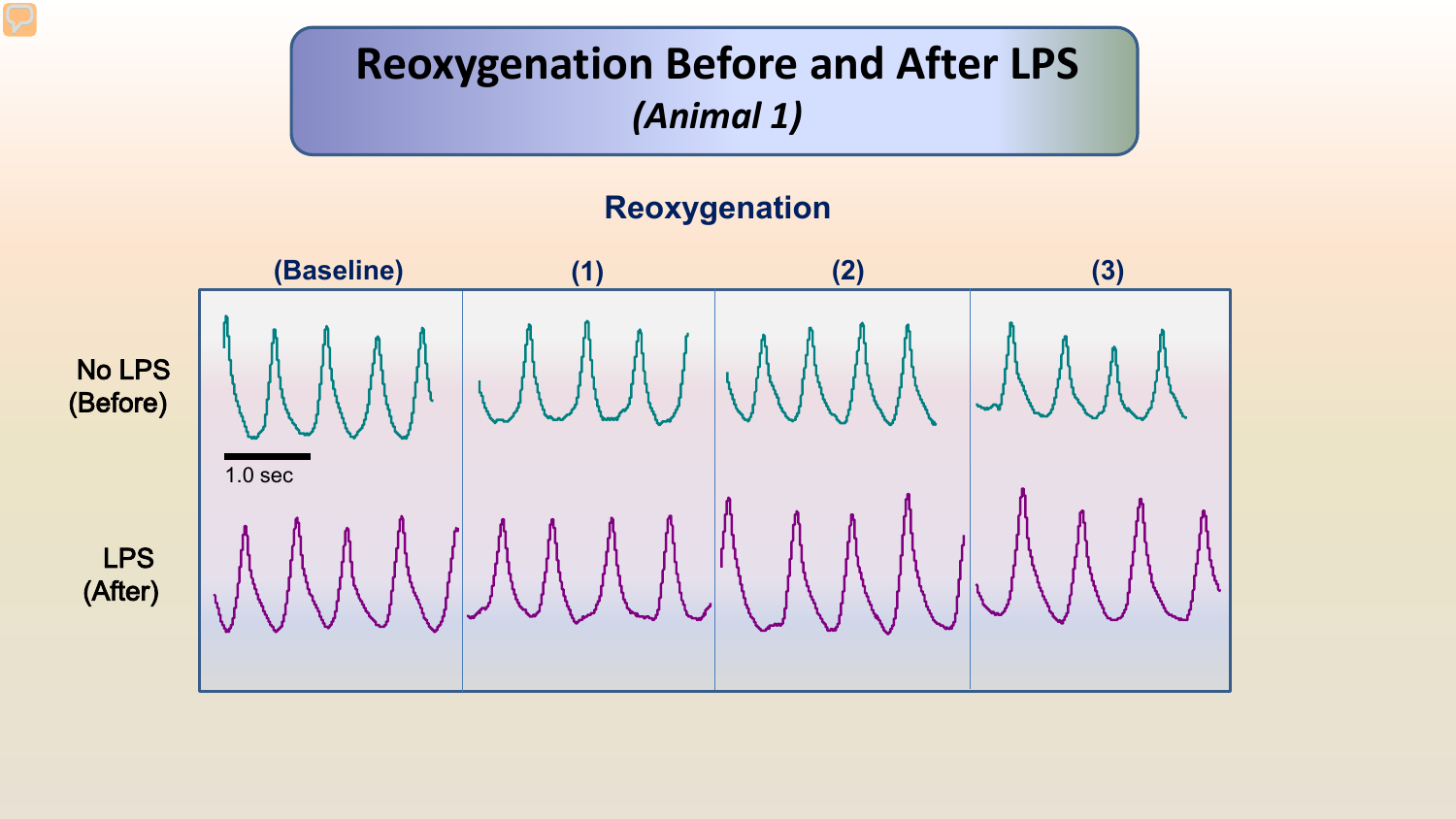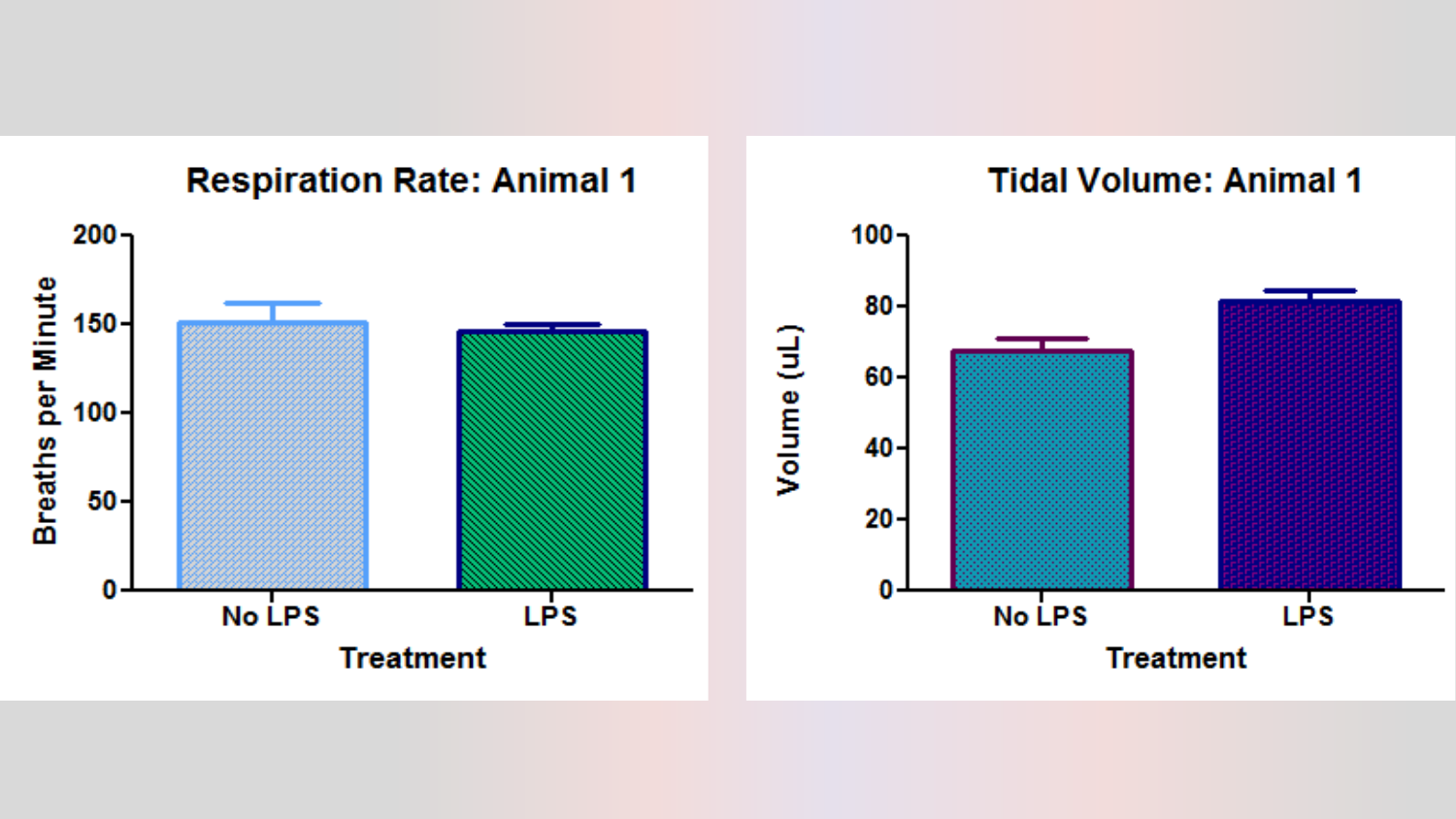#### **Reoxygenation Before and After LPS**  *(Animals 2 & 3)*

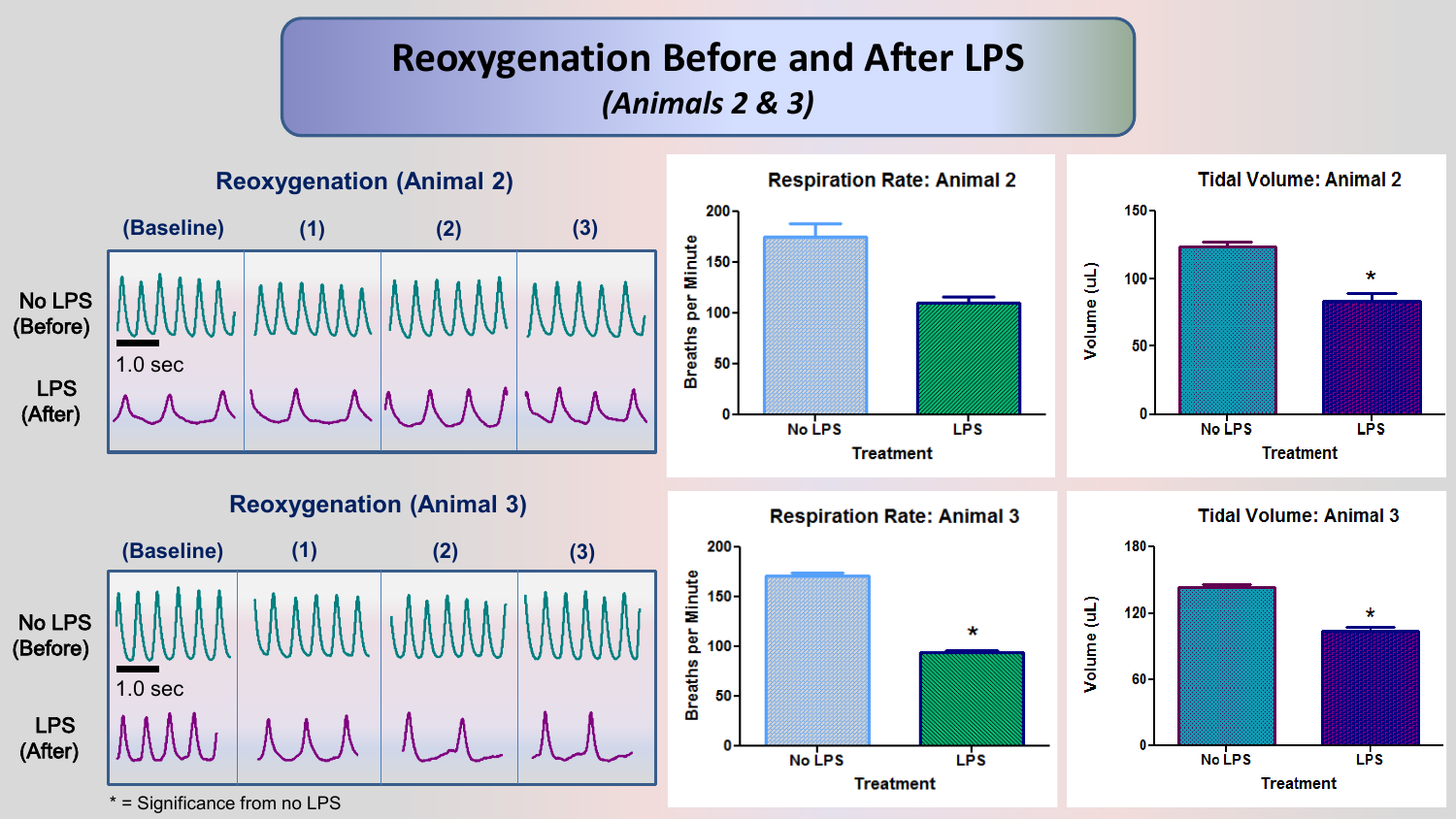### **Conclusions**

- Our preliminary data supports the hypothesis that LPS-induced systemic **inflammation** *reduces* **respiratory rate and tidal volume during post-hypoxic reoxygenation** in comparison to animals that lack LPS.
	- This suggests that mild inflammation has a negative impact on the respiratory system of neonatal mice.
- Inflammation in neurological diseases and disorders which are tied to hypoxic episodes could impact respiratory recovery.

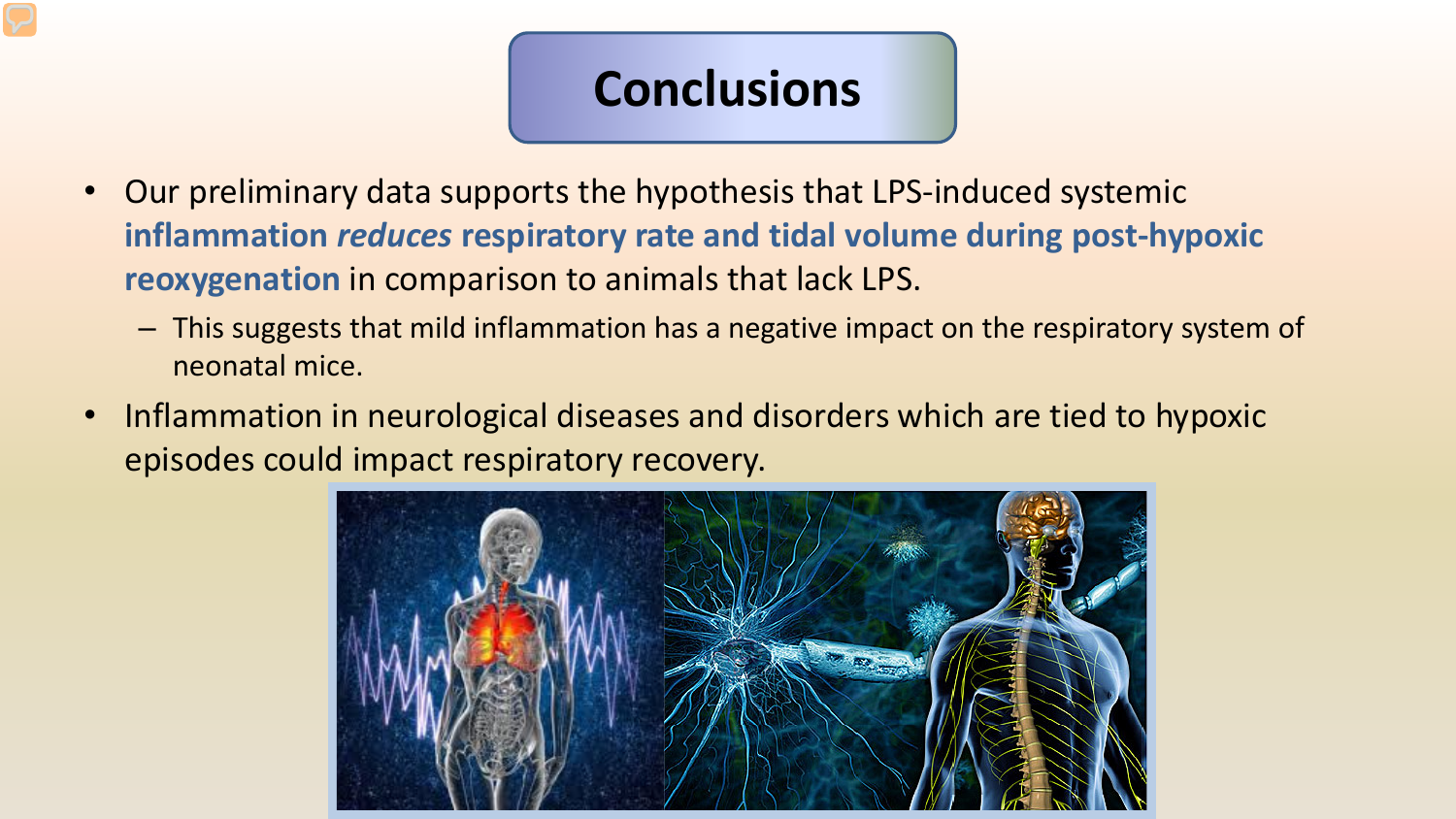## **Acknowledgements**

- Dr. Ibis Agosto
- Dr. Nino Ramirez
- Dr. Richard Ellenbogen
- Jim Pridgeon
- Christina Buckman
- Program coordinators
- Sanja Ramirez
- Chelsea Pagan
- Lab mates
- Summer interns
- NIH Summer Research Experience in Translational Neuroscience and Neurological Surgery Grant R25 NS095377-01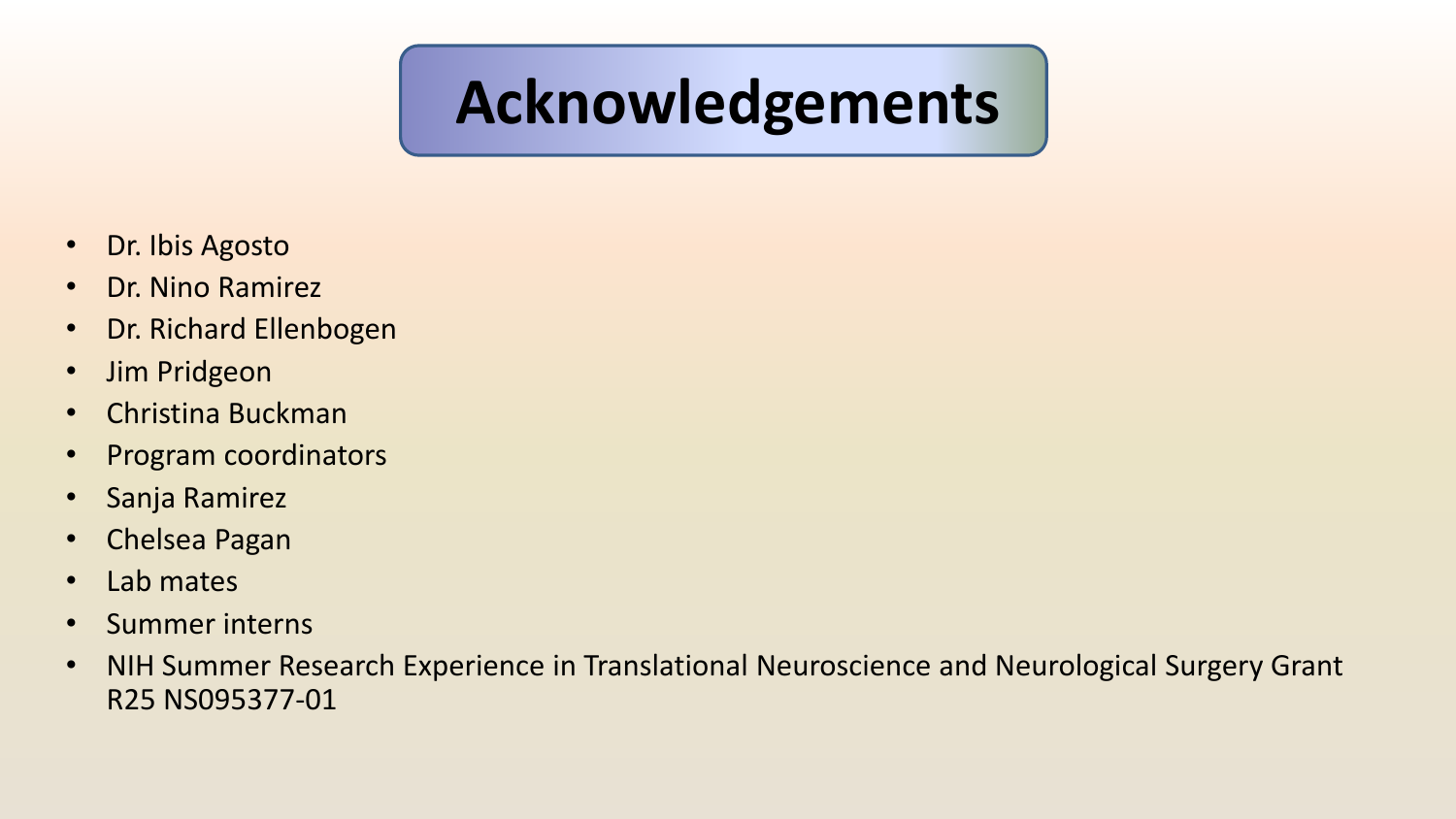## **References**

Blitz DM, Ramirez JM. Long-term modulation of respiratory network activity following anoxia in vitro. J Neurophysiol. 2002; 87:2964–71.

- Garcia AJ, Koschnitzky JE, Ramirez JM. The physiological determinants of Sudden Infant Death Syndrome. Respiratory Physiology & Neurobiology 189:2, 288-300 (2013).
- Huxtable AG, Vinit S, Windelborn JA, Crader SM, Guenther CH, Watters JJ, Mitchell GS. Systemic inflammation impairs respiratory chemoreflexes and plasticity. Respir Physiol Neurobiol. 2011; 178:482–489.
- Jonathan-Julio Lorea-Hernández et. al. Microglia modulate respiratory rhythm generation and autoresuscitation. Glia 64:4, 603-619 (2016).
- Weese-Mayer, D.E., Kenny, A.S., Bennett H.L., Ramirez, J.M., & Leurgans, S.E. (2008). Familial dysautonomia: frequent, prolonged and severe hypoxemia during wakefulness and sleep. Pediatric Pulmonology, 43, 251-60.